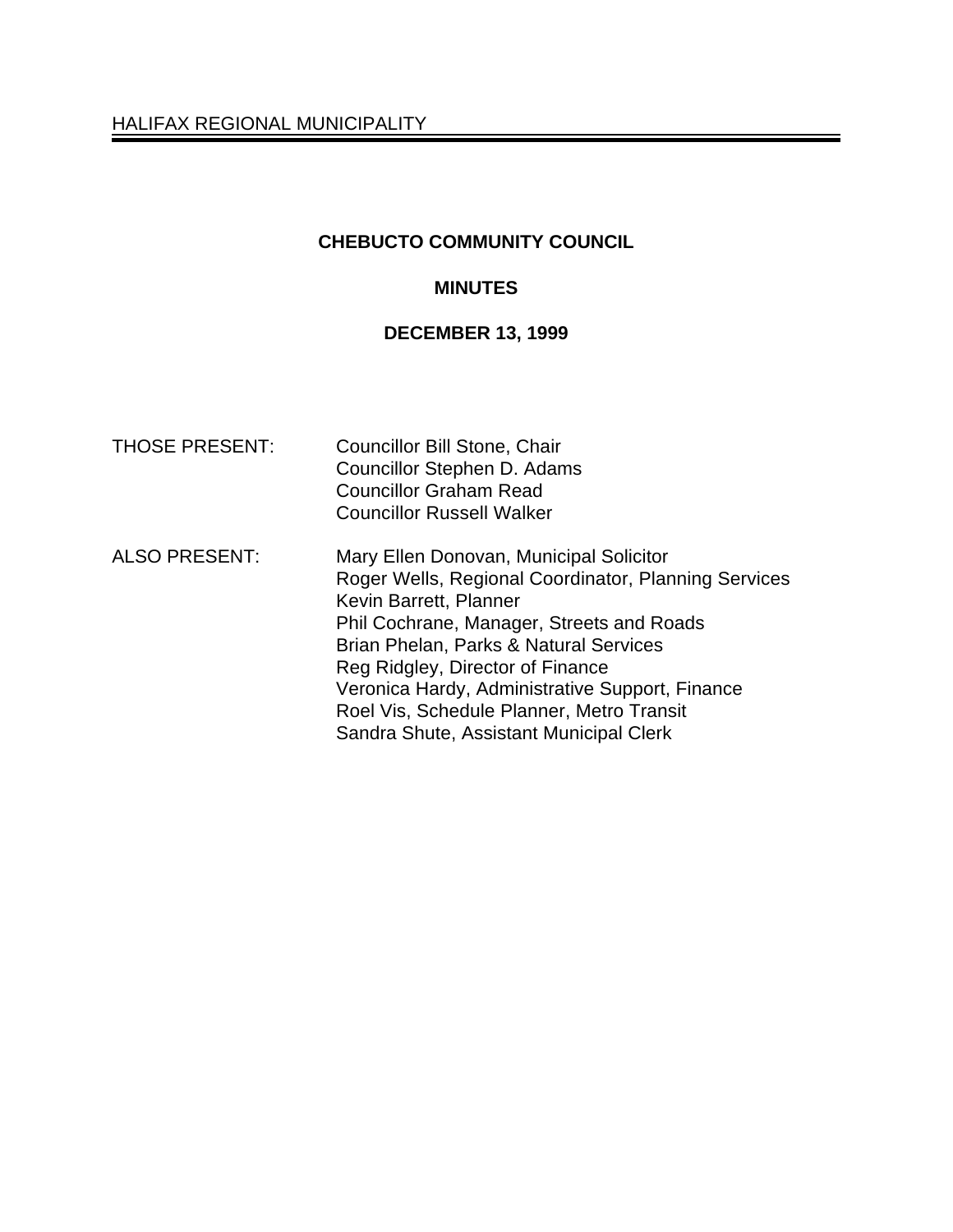# **TABLE OF CONTENTS**

| 1.                               |                            |                                                                                                                                                                                                                                                                        |  |
|----------------------------------|----------------------------|------------------------------------------------------------------------------------------------------------------------------------------------------------------------------------------------------------------------------------------------------------------------|--|
| 2.                               | <b>Approval of Minutes</b> |                                                                                                                                                                                                                                                                        |  |
|                                  | 2.1<br>2.2                 |                                                                                                                                                                                                                                                                        |  |
| 3.                               |                            | Approval of the Order of Business and Approval of Additions and Deletions 4                                                                                                                                                                                            |  |
| 4.                               |                            |                                                                                                                                                                                                                                                                        |  |
| 4.1<br><b>Status Sheet Items</b> |                            |                                                                                                                                                                                                                                                                        |  |
|                                  | 4.1.4                      | 4.1.3 Feasibility of Community Transit - Sambro/Harrietsfield Area  4<br>4.1.5 Feasibility of PAC Specifically for Herring Cove  6<br>4.1.6 Protection of Park in Community Council Area by Way of<br>4.1.10 MPS Dispensation re Provincial and Federal Governments  6 |  |
| 5.                               |                            |                                                                                                                                                                                                                                                                        |  |
| 6.                               |                            |                                                                                                                                                                                                                                                                        |  |
| 7.                               |                            |                                                                                                                                                                                                                                                                        |  |
| 8.                               |                            | <b>Public Hearings</b>                                                                                                                                                                                                                                                 |  |
|                                  | 8.1                        | Case 00166 - Development Agreement for 6 Armada Drive, The                                                                                                                                                                                                             |  |
| 9.                               |                            | Correspondence, Petitions and Delegations                                                                                                                                                                                                                              |  |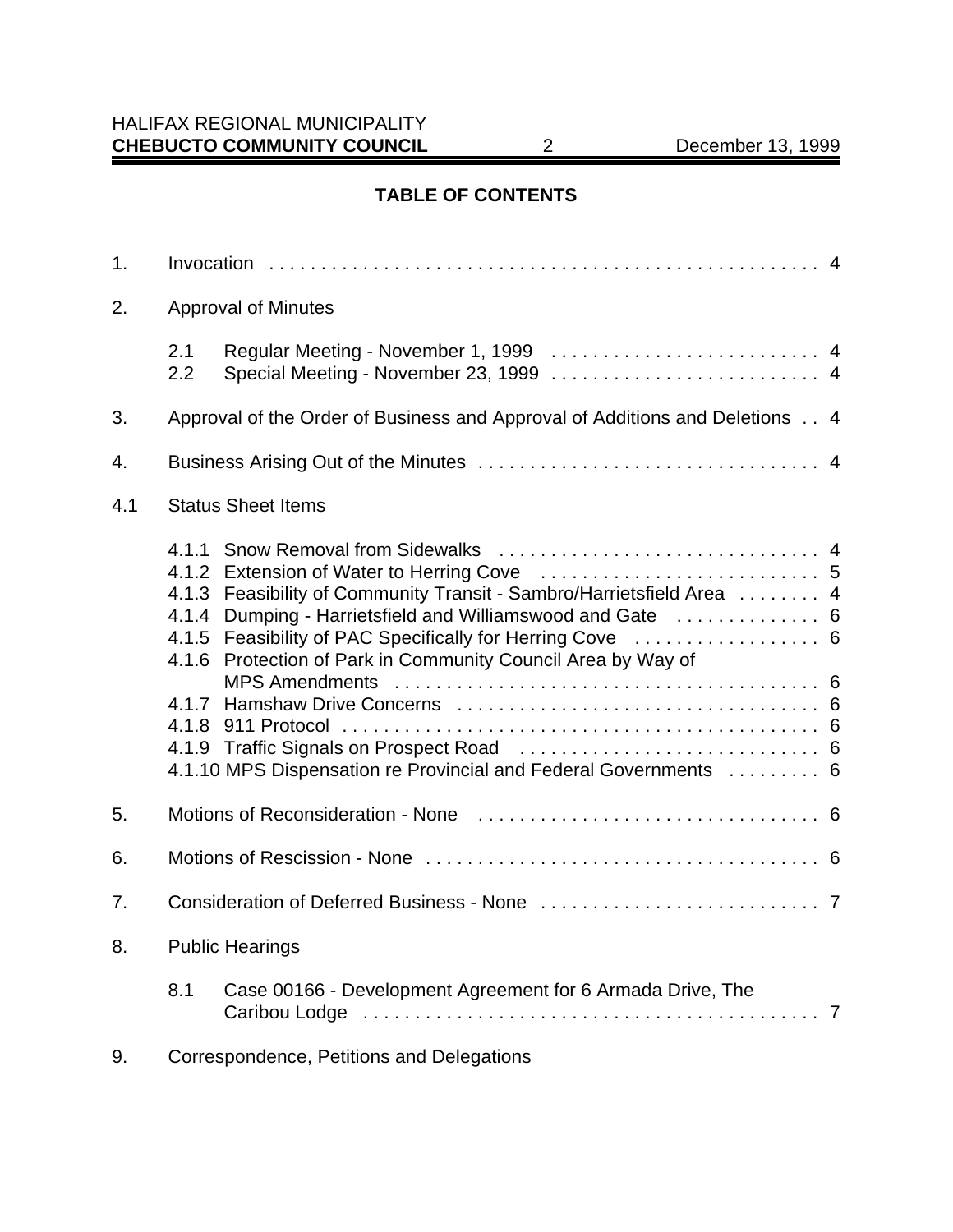| 9.1 | Delegations          |                                                                                                                                                                                                                                                 |  |
|-----|----------------------|-------------------------------------------------------------------------------------------------------------------------------------------------------------------------------------------------------------------------------------------------|--|
|     |                      | 9.1.1 Chebucto Community Net - Access Program for HRM 8                                                                                                                                                                                         |  |
| 10. | Reports              |                                                                                                                                                                                                                                                 |  |
|     | 10.1<br>10.2<br>10.3 | Councillor Appointment to Membership Selection Committee  8<br>Decision of Chebucto Community Council re Case 00122 -<br>Respecting Lands of Clayton Park West Phase 4 - Discharge<br>of Existing Stage 1 Development Agreement and Approval of |  |
|     |                      | a New Development Agreement for Said Lands  8                                                                                                                                                                                                   |  |
| 11. |                      |                                                                                                                                                                                                                                                 |  |
| 12. |                      | <b>Added Items</b>                                                                                                                                                                                                                              |  |
|     | 12.1                 | Notice of Motion and Set a Public Hearing Date to Consider an<br>Application by Danalie Enterprises for a Development Agreement<br>to Expand a Child Care Centre at 181 Main Avenue, Halifax  9                                                 |  |
|     | 12.2<br>12.3         | Update - Community-Based Planning Process for Fleming Park<br>- Williams Lake Road Land - Project 00143  11                                                                                                                                     |  |
| 13. |                      |                                                                                                                                                                                                                                                 |  |
| 14. |                      |                                                                                                                                                                                                                                                 |  |
| 15. |                      |                                                                                                                                                                                                                                                 |  |
| 16. |                      |                                                                                                                                                                                                                                                 |  |
| 17. |                      |                                                                                                                                                                                                                                                 |  |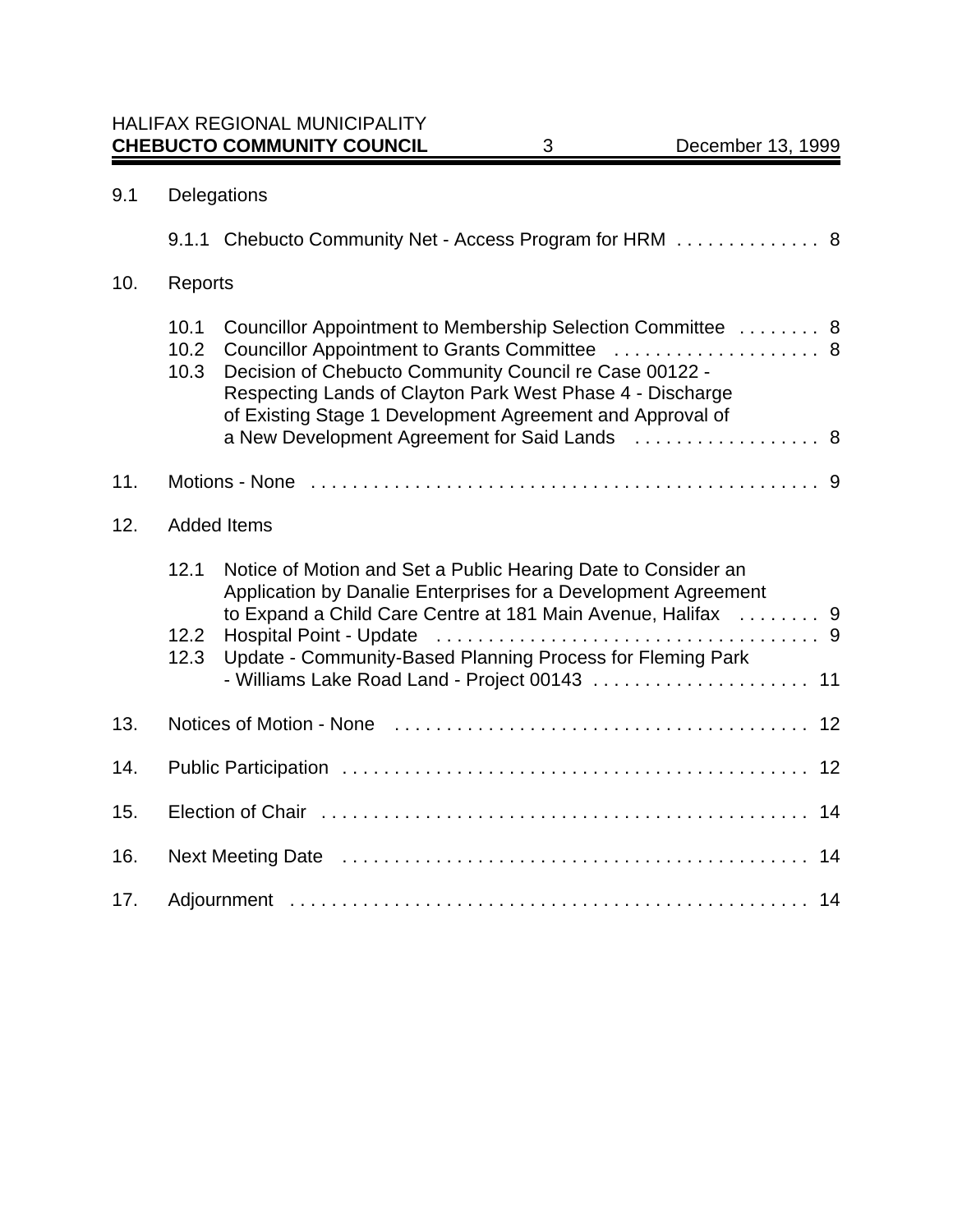### 1. **INVOCATION**

The meeting was called to order at 7:00 p.m. with an Invocation at 2750 Dutch Village Road, Halifax.

### 2. **APPROVAL OF MINUTES**

2.1 **Regular Meeting - November 1, 1999**

**MOVED by Councillors Read and Adams to approve the Minutes of Regular meeting held on November 1, 1999 as circulated. MOTION PUT AND PASSED.**

2.2 **Special Meeting - November 23, 1999**

**MOVED by Councillors Adams and Walker to approve the Minutes of Special meeting held on November 23, 1999 as circulated. MOTION PUT AND PASSED.**

## 3. **APPROVAL OF THE ORDER OF BUSINESS AND APPROVAL OF ADDITIONS AND DELETIONS**

Added Items: Councillor Appointment to Grants Committee Notice of Motion and set a Public Hearing Date to consider an application by Danalie Enterprises Limited for a Development Agreement to expand a Child Care Centre at 181 Main Avenue, Halifax Hospital Point - Verbal Update Information Report - Update - Community Based Planning Process for Fleming Park - Williams Lake Road Land Halifax - Project 00143

**MOVED by Councillors Walker and Read to approve the Order of Business as amended. MOTION PUT AND PASSED.**

# 4. **BUSINESS ARISING OUT OF THE MINUTES**

### 4.1 **Status Sheet Items**

4.1.1 and 4.1.3 Snow Removal from Sidewalks and Feasibility of Community Transit - Sambro/Harrietsfield Area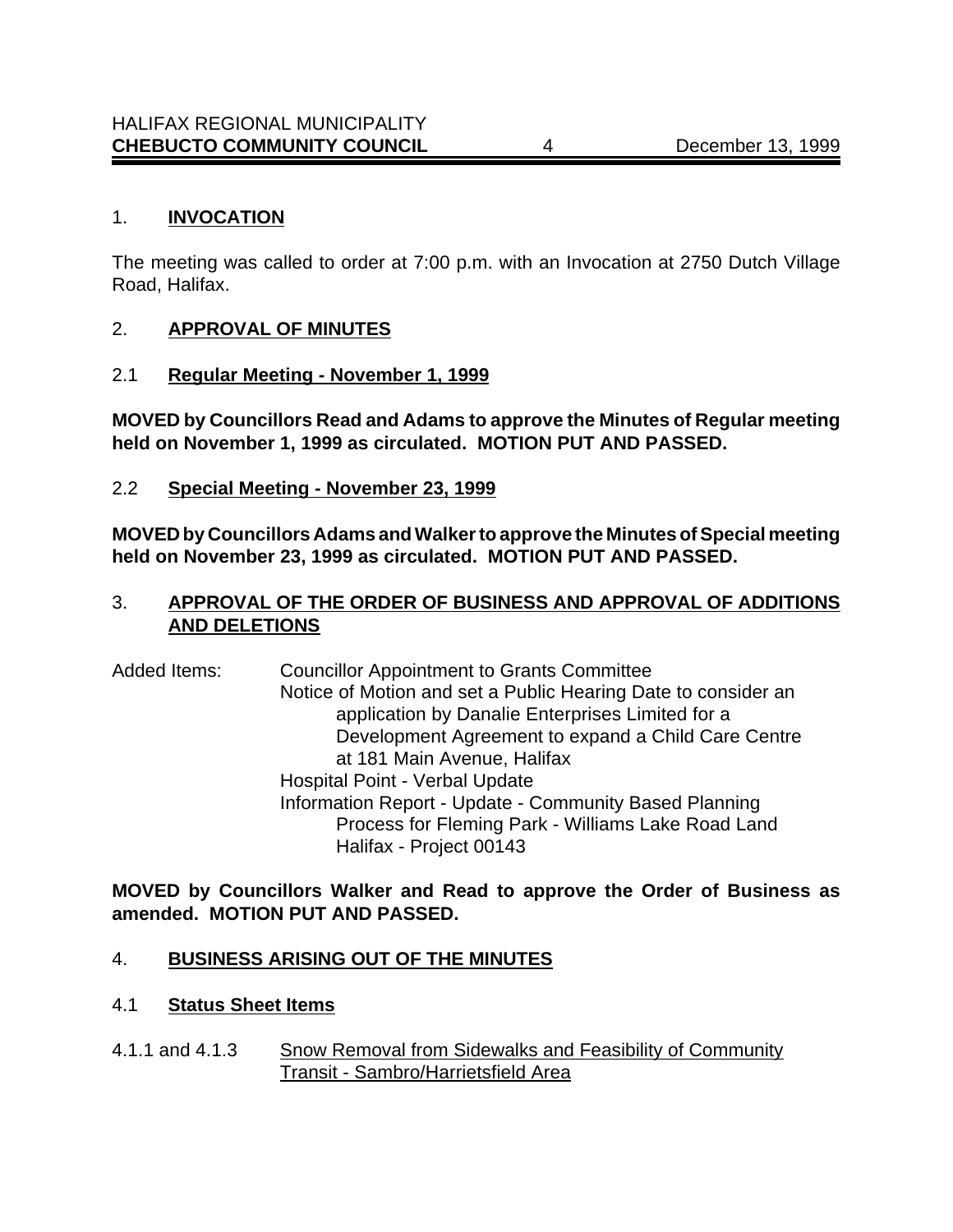| <b>CHEBUCTO COMMUNITY COUNCIL</b>    | December 13, 1999 |
|--------------------------------------|-------------------|
| <b>HALIFAX REGIONAL MUNICIPALITY</b> |                   |

A Staff Report dated November 25, 1999 was before Community Council dealing with both of the above items.

Councillor Walker asked for clarification as to what assessment was being used to calculate the rates. In response, Mr. Ridgley advised it was 1999 assessment, not the year 2000.

Councillor Adams asked for clarification that the report was telling Community Council to wait until the new restructuring. In response, Mr. Ridgley stated that with the HRM Act, you could not put an area rate on commercial property. Under the new Municipal Government Act, it was possible to levy area rates on commercial as well as residential property. That being the case, what staff was saying was that there was a study underway on tax structure but he did not think that should impede the setting of area rates. As to the methodology of setting an area rate, this was included in the report.

Mr. Ridgley then went on to provide Community Council with information on the process for a Plebiscite and the role of Ratepayers Associations. He also provided further information on the Municipal Government Act and how area rates can be levied and for what purpose.

Mr. Phil Cochrane advised that overall there were about 105 kms. of sidewalks in the four Districts, 25 of which HRM was presently serving. Should the remaining 80 km. also be cleared, under By-law 300, staff would be required to meet service standards with a resulting liability if they did not do so. He pointed out that HRM did not presently have inhouse equipment available for the extra coverage. He advised what type of equipment was required, the cost of that equipment, the capital outlay, manpower required and the alternative of contracting services from the private sector. Additionally, if Community Council were to go ahead, the pressure would be on the Peninsula area to provide the same level of service.

On a question from Councillor Read as to the cost of buses for Community Transit, Roel Vis advised that the vehicles to be used are at the end of their life for Metro Transit use. The capital cost is pretty well written off. Currently there are four surplus vehicles assigned to Community Transit. 15-18 years is the life cycle of a conventional bus with the original capital cost being borne during that time through the general rate. It would cost about \$3,000 to keep the buses going for another year for Community Transit purposes.

After further discussion and a question and answer period, it was agreed that Community Council had sufficient information at this time.

### 4.1.2 Extension of Water to Herring Cove - Next Steps in Process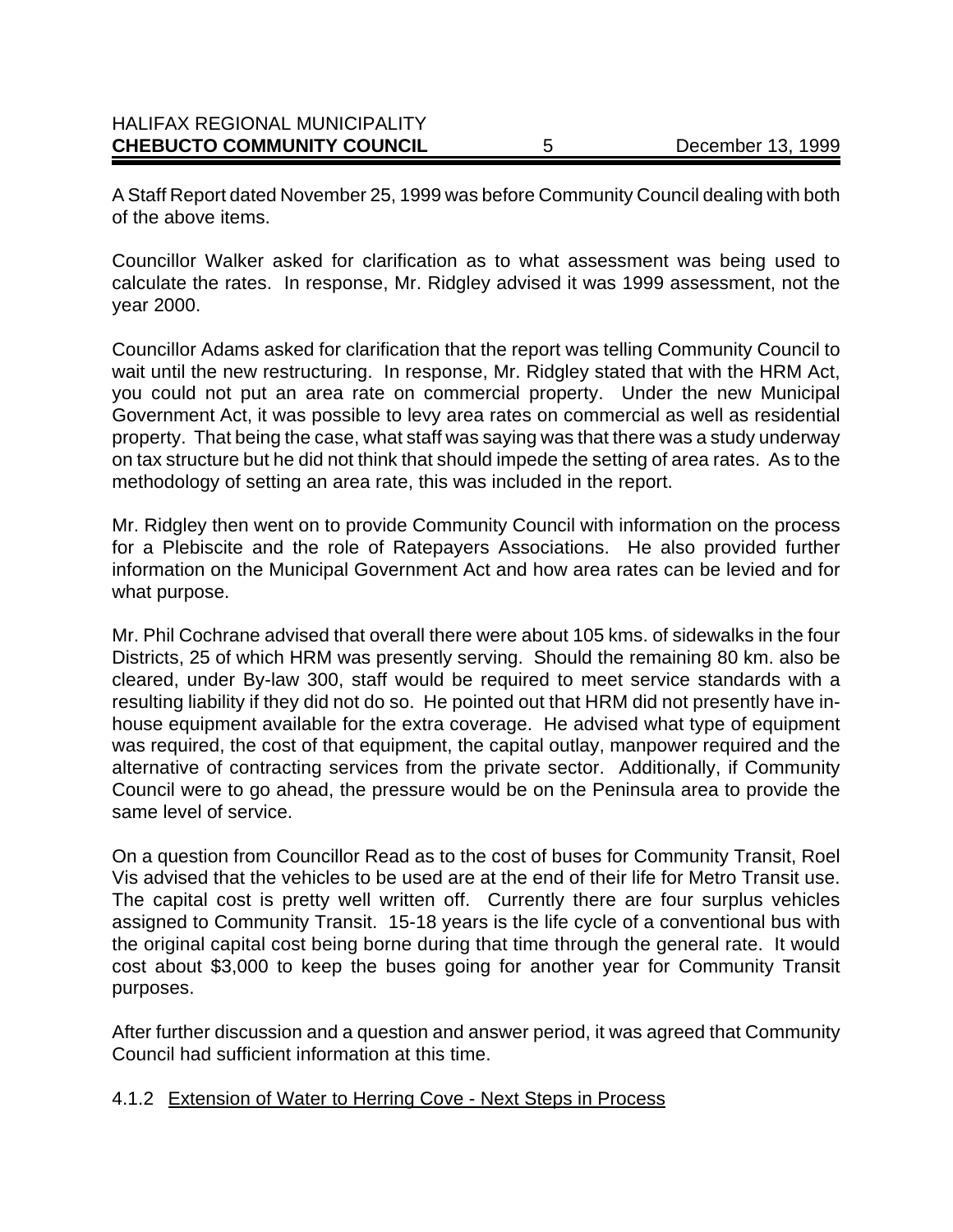Councillor Adams advised that the process is now underway. This was addressed in a report to Regional Council on November 9, 1999. No further action is required.

#### 4.1.4 Dumping - Harrietsfield and Williamswood and Gate

Letter has been sent to Department of Transportation. No response to date.

#### 4.1.5 Feasibility of PAC Specifically for Herring Cove

Councillor Adams advised there was a community group at work and, according to the Herring Cove Ratepayers Association, he understood they were satisfied with the process of addressing concerns that a PAC would have addressed plus other issues. No further action required.

#### 4.1.6 Protection of Park in Community Council Area by Way of MPS Amendments

Report will be going to Regional Council on December 14, 1999 re Hemlock Ravine. Some of the options in the report could be applied to a wide area. No further action required.

#### 4.1.7 Hamshaw Drive Concerns

An Information Report entitled "Kearney Lake Area - Safety Concerns" dated October 28, 1999 was before Community Council. Councillor Stone advised he was pleased with the information provided to date and the way staff has addressed some of the issues. He felt there might be non-traffic engineering issues still outstanding and requested that the Clerk check to see if all concerns have been addressed. If so, the item can be removed from the Status Sheet.

#### 4.1.8 911 Protocol

Councillor Adams advised that the issues have been dealt with by the new 911Supervisor. No further action required.

- 4.1.9 Traffic Signals on Prospect Road no information received to date.
- 4.1.10 MPS Dispensation re Provincial and Federal Governments no information received.
- 5. **MOTIONS OF RECONSIDERATION** None
- 6. **MOTIONS OF RESCISSION** None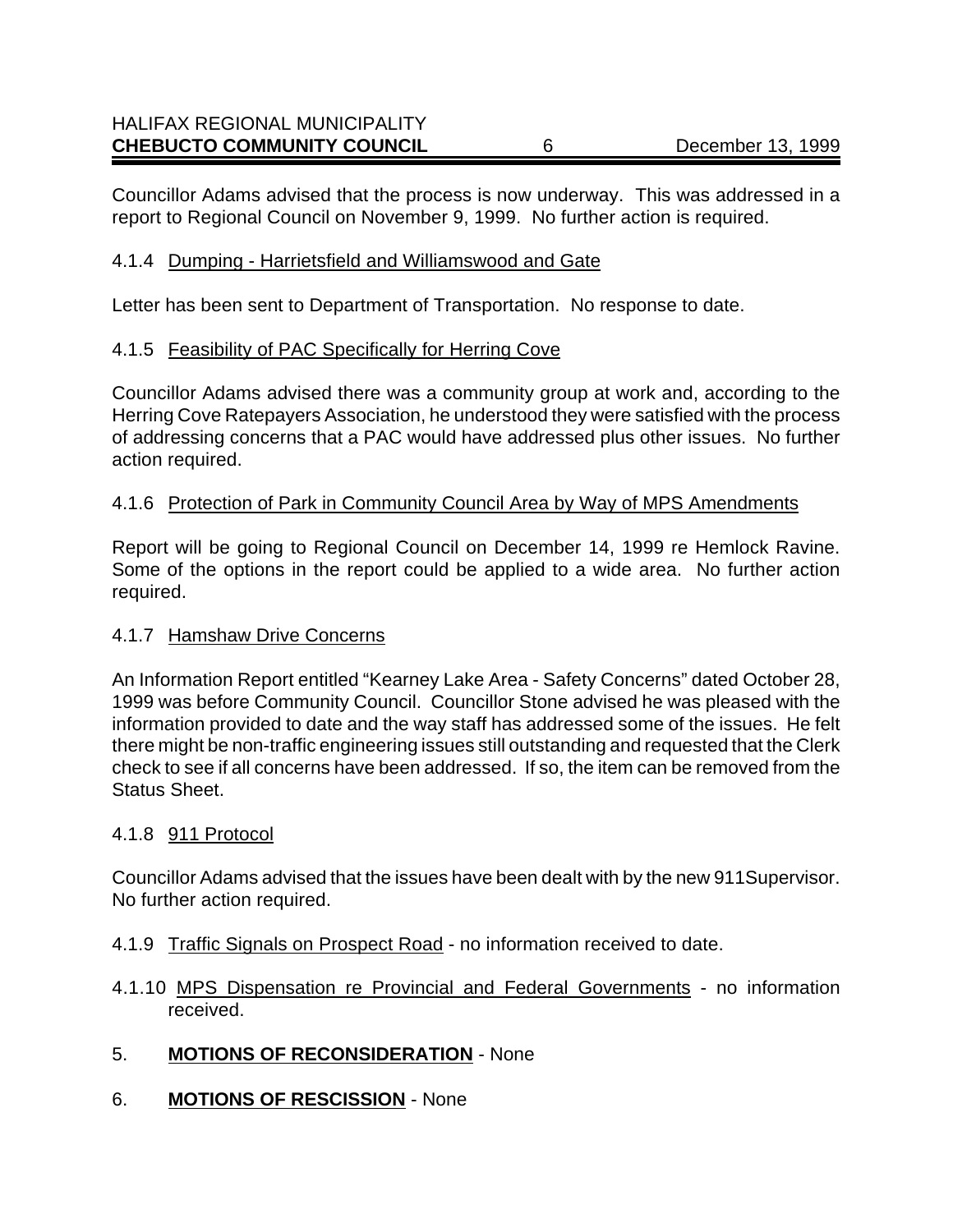# 7. **CONSIDERATION OF DEFERRED BUSINESS** - None

### 8. **PUBLIC HEARINGS**

#### 8.1 **Case 00166 - Development Agreement for 6 Armada Drive, The Caribou Lodge**

A Staff Report dated October 13, 1999 together with a report from Heritage Advisory Committee dated November 9, 1999 was before Community Council. Kevin Barrett, Planner, provided an overview of the application with the aid of overheads. Heritage Advisory Committee recommended approval both of the addition to the building and signage at 6 Armada Drive pursuant to the substantial alteration provisions of the Heritage Property Act. Regional Council, at its meeting on December 7, 1999, gave approval for the expansion. Community Council was considering tonight the Development Agreement to allow for the change of uses.

The Chair called for members of the public to speak for or against the application.

Mr. Bruce Ellis, 6 Armada Drive, the applicant, advised that he tried to have the minimum amount of impact both on the house and the neighbourhood. In terms of traffic, there should be minimal impact and, in fact, if parking is increased, it would ease any congestion on the small section in front of the Bedford Highway. They had an extremely busy year and had to turn away people. The expansion should be beneficial.

The Chair called three times for additional speakers. There were none.

### **MOVED by Councillors Walker and Adams to close the Public Hearing. MOTION PUT AND PASSED.**

Councillor Stone then asked the size of the sign. In response, Mr. Barrett advised it was 48" x 48". Certain criteria had to be met for heritage properties. The sign will be located where the original sign is located but would be of a larger scale.

Councillor Stone advised he had received no calls or correspondence objecting to the application nor was there anything received through the Clerks Office. He felt the proposal would improve the area. He had visited the site and discussed the proposal with Mr. and Mrs. Ellis. He was in support of the application.

**MOVED by Councillors Walker and Adams to approve the Development Agreement attached to the Staff Report dated October 13, 1999 to allow expansion of the existing uses as per Heritage Resource Policy 6.8 of the Halifax Municipal Planning Strategy. Further, require the Development Agreement to be signed within 120 days, or any extension thereof granted by Community Council on request of the applicant,**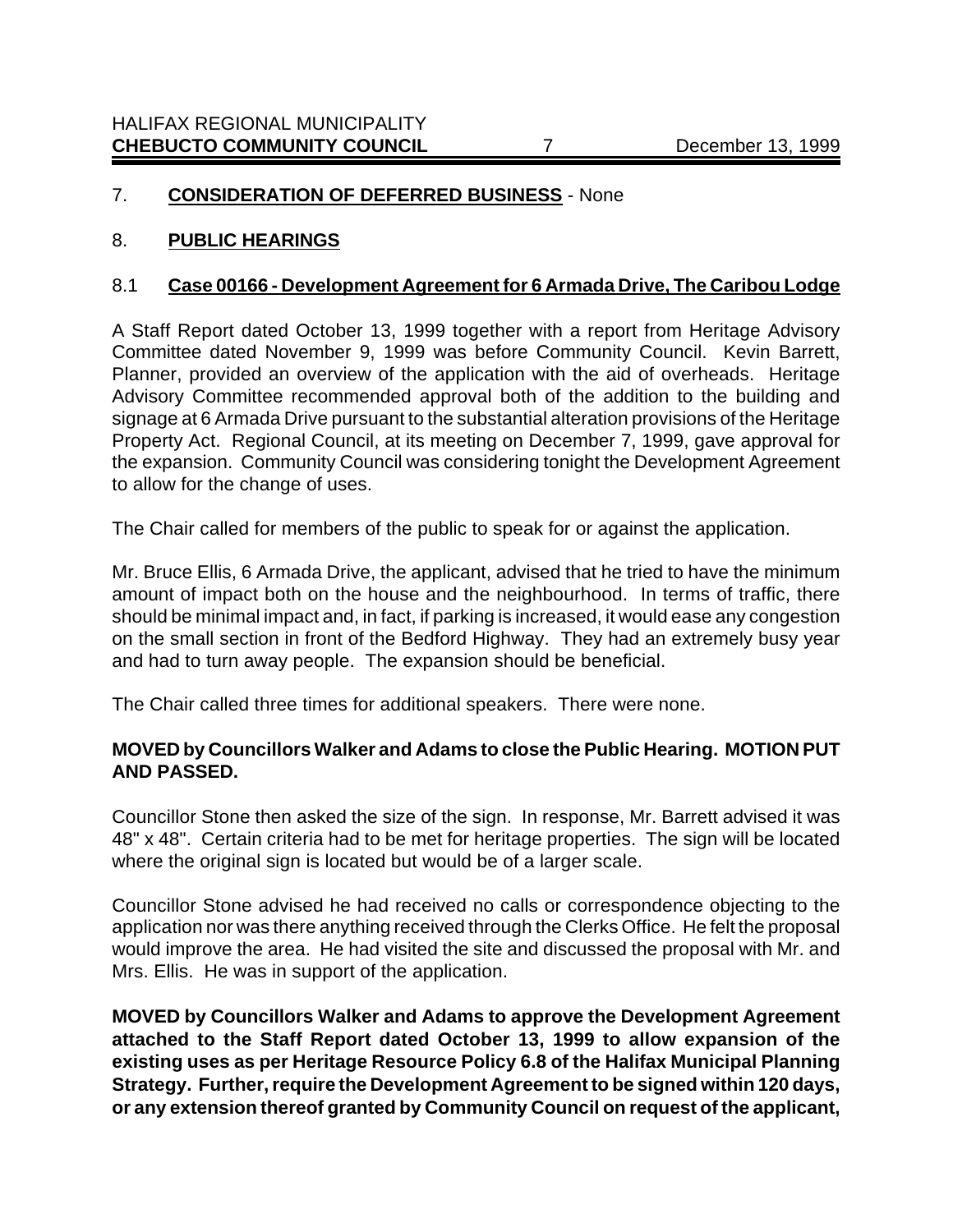**from the date of final approval by Community Council or any other bodies as necessary, whichever is later; otherwise, this approval will be void and obligations arising hereunder shall be at an end. MOTION PUT AND PASSED.**

# 9. **CORRESPONDENCE, PETITIONS AND DELEGATIONS**

## 9.1 **Delegations**

## 9.1.1 **Chebucto Community Net - Access Program for HRM**

Mr. Bernie Hart, on behalf of Chebucto Community Net provided a presentation on the Chebucto Community Net re the Access Program for HRM. Included in his presentation was information on National Goal/Universal Access, what the program entails, information on a CAP site, targets, requirements, existing sites, rural and urban approaches, goals for metro HRM, neighbourhood clusters and future steps.

Following the presentation, Mr. Hart answered questions posed by Councillors. For further information, Mr. Hart can be reached at 424-7377.

### 10. **REPORTS**

# 10.1 **Councillor Appointment to Membership Selection Committee**

**MOVED by Councillors Walker and Read that Councillor Stone be re-appointed as Community Council's representative on Membership Selection Committee. MOTION PUT AND PASSED.**

### 10.2 **Councillor Appointment to Grants Committee**

**MOVED by Councillors Adams and Read that Councillor Walker be re-appointed as Community Council's representative on Grants Committee. MOTION PUT AND PASSED.**

# 10.3 **Decision of Chebucto Community Council re Case 00122 - Respecting Lands of Clayton Park West Phase 4 - Discharge of Existing Stage 1 Development Agreement and Approval of a New Development Agreement for Said Lands**

A Joint Public Hearing was held with Regional Council on December 7, 1999 at which time Regional Council approved the amendments to the Halifax Municipal Planning Strategy and Land Use By-law respecting the development of lands within the area identified as Clayton Park West, Phase 4.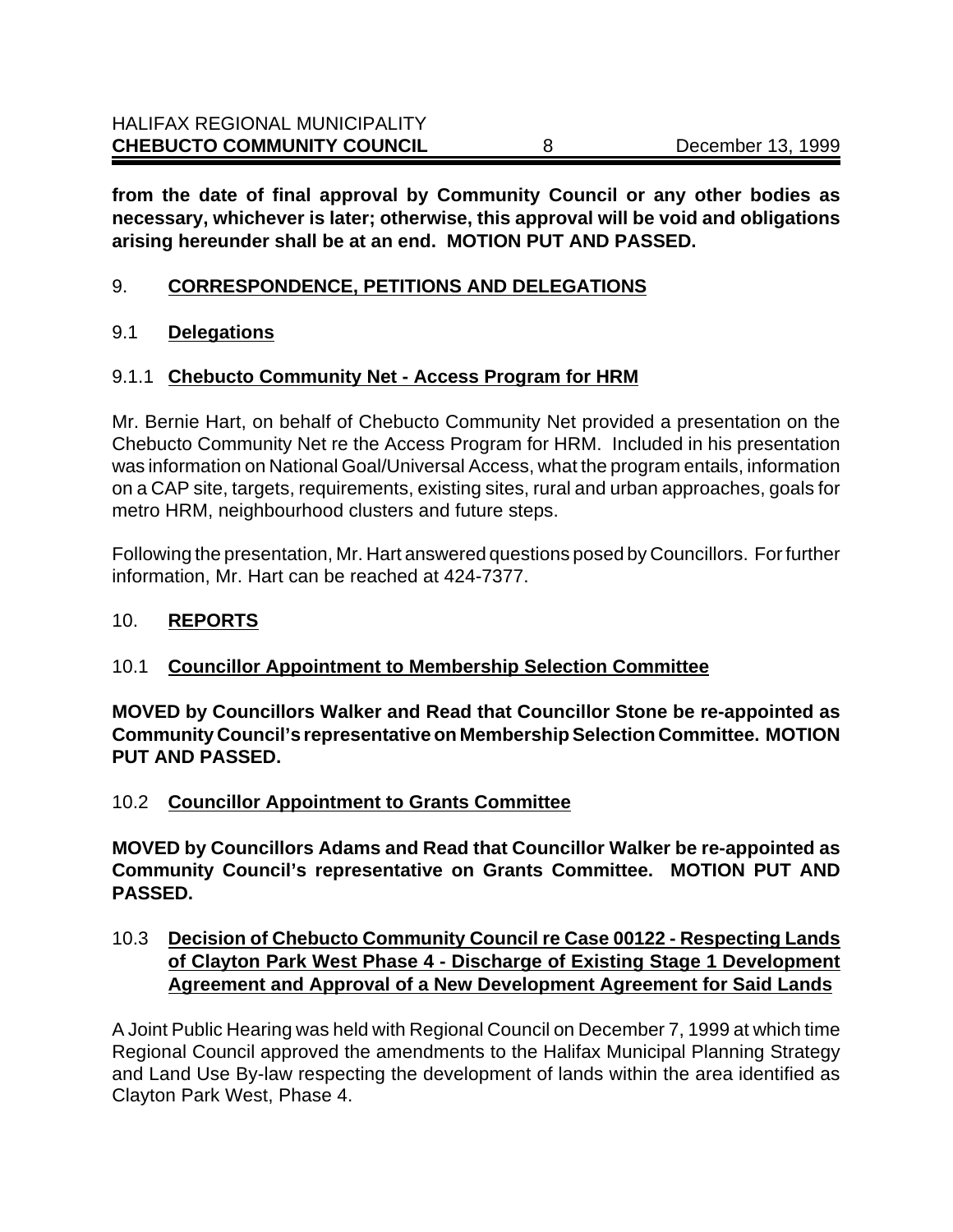| <b>CHEBUCTO COMMUNITY COUNCIL</b>    | December 13, 1999 |
|--------------------------------------|-------------------|
| <b>HALIFAX REGIONAL MUNICIPALITY</b> |                   |

Roger Wells, Regional Coordinator, Planning Services was in attendance to answer questions from Community Council, if required.

**MOVED by Councillors Adams and Walker that the existing Stage I Development Agreement respecting lands of Clayton Park West, Phase 4, be discharged and a new Development Agreement for said lands (Attachment II of the Staff Report dated October 24, 1999) be approved, with amendments to Schedule "C" to limit Parcel BC-3B to six stories and to limit parcel BC-9 to nine stories. Further, the applicant be given one hundred and twenty (120) days to sign the Development Agreement from the date of approval by Community Council, or the date of any other approvals required to sign the agreement as the case may be, unless any extension thereof is granted by Community Council at the request of the applicant; otherwise, this approval will be void and obligations arising hereunder shall be at an end. MOTION PUT AND PASSED.**

- 11. **MOTIONS** None
- 12. **ADDED ITEMS**
- 12.1 **Notice of Motion and Set a Public Hearing Date to Consider an Application by Danalie Enterprises for a Development Agreement to Expand a Child Care Centre at 181 Main Avenue, Halifax**

**MOVED by Councillors Walker and Adams that Chebucto Community Council give Notice of Motion to consider an application by Danalie Enterprises for a Development Agreement to expand a Child Care Centre at 181 Main Avenue, Halifax at a Public Hearing to be held on January 10, 2000. MOTION PUT AND PASSED.**

Councillor Walker requested that staff ensure that the Trailer Court in the area be included in the notification.

### 12.2 **Hospital Point - Update**

Councillor Adams advised that Mary Ellen Donovan, Municipal Solicitor was in attendance to provide an update and added that members of the Herring Cove Ratepayers Association were in attendance to hear what she had to say.

Ms. Mary Ellen Donovan advised she was Counsel to Halifax Regional Municipality and has been involved in recent days with the Hospital Point jurisdictional issue and whether or not there is a requirement to obtain a development permit for this particular project. There were some questions on that issue put at the Public Information Meeting held on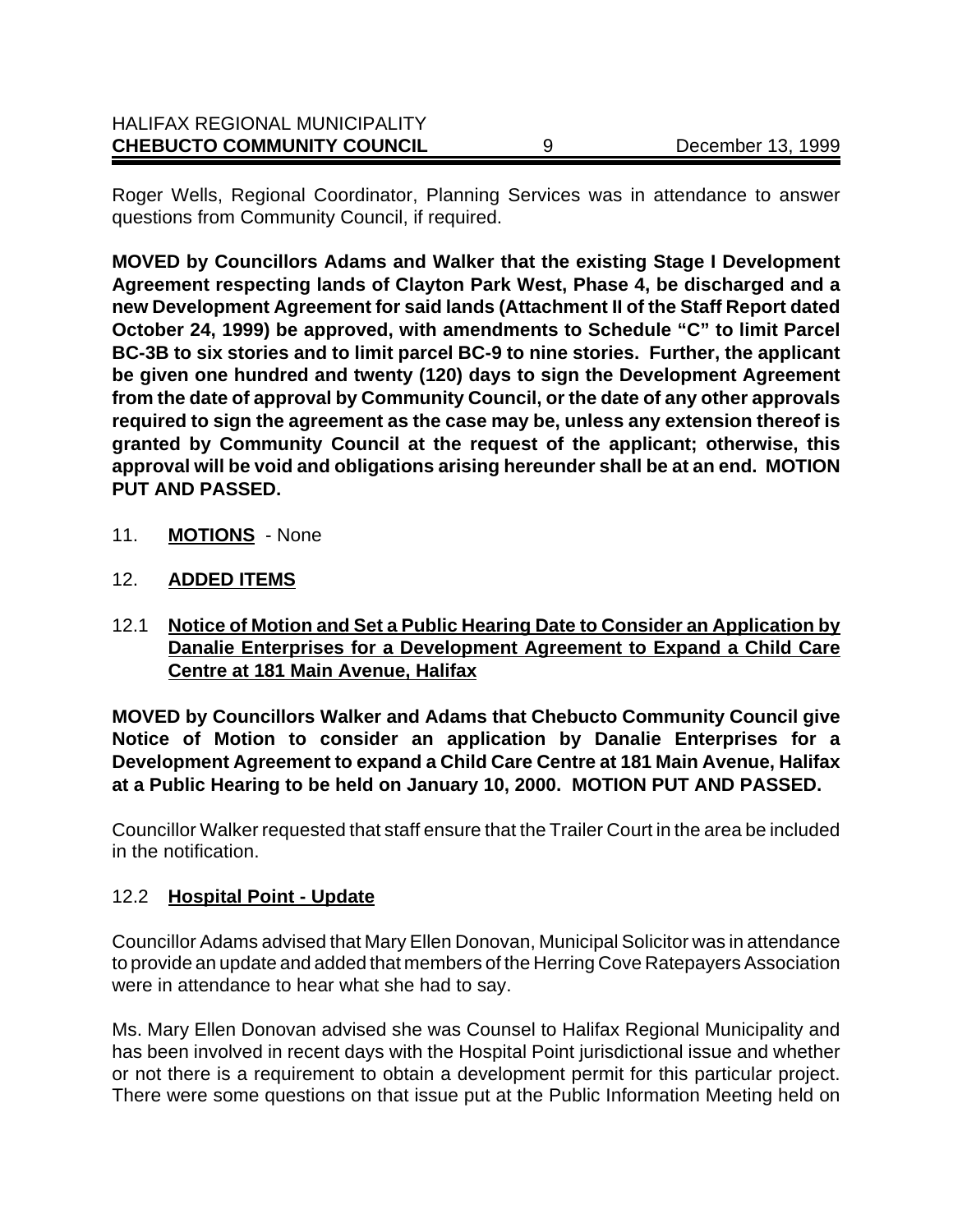October 27, 1999. As a consequence of those questions being put to Planning staff at the time, it was taken to Legal Services for further advice on the subject. Since that time, legal staff looked at the issue and at the position taken by World Wide Fibre, which is pursuant to Federal Telecommunications jurisdiction. This being a Federal undertaking, whether in fact the land use requirements - specifically in this instance the R-2 zoning - were in point of fact not applicable and would excuse them from complying with the Land Use Regulations.

Ms. Donovan advised this was an interesting Constitutional law point and was all tied up with property and civil rights jurisdiction under the Constitution Act, the British North America Act, in conjunction with the telecommunications jurisdiction tied up again in the BNA Act. It was something that staff has looked at and would be discussing with Regional Council tomorrow. Once Regional Council has the opportunity to consider the legal advice on this particular subject, staff would be in a better position to advise the public as to what position the Municipality is going to take on the legal issues. The questions raised at the Public Information Meeting were good questions and raised an interesting point.

Councillor Stone requested that Ms. Donovan provide some background information on the project.

In response, Ms. Donovan replied that the project was quite interesting, part of a very large project by a company originally known as Ledcor which has developed a telecommunications arm called World Wide Fibre, sometimes known as WTI Telecom Inc. There were a variety of names and she was not quite sure of the differences between the different companies. They have built a fibre optic cable in the CN rail rights of way from Vancouver to Montreal and will be continuing to build starting again in the spring with a view of getting to Halifax and completing their project from coast to coast by the end of 2000. At the same time, a \$620 million contract has been let to lay undersea cable which will be two lines across the Atlantic from Halifax (specifically the Ketch Harbour/Herring Cove area) to Dublin and Liverpool. Here, however, the two points of landing were very close and along Ketch Harbour Road. The size of the cable is physically extremely small but, from a communications point of view, extremely large -1.9 terabits. The existing undersea cable right now only handles about 1 terabit of data. From there they intend to have a network through Europe. Added to that is a US network being built through an Illinois company through rail corridors and part of the attraction in the agreement with the rail industry is to upgrade the traffic signaling system. There were, therefore, tradeoffs and advantages to CN with this particular arrangement. It was an extremely large project; the cabling station valued at about \$50 million at the site in question will provide business development opportunities, not necessarily on the site but to the telecommunications industry in Halifax.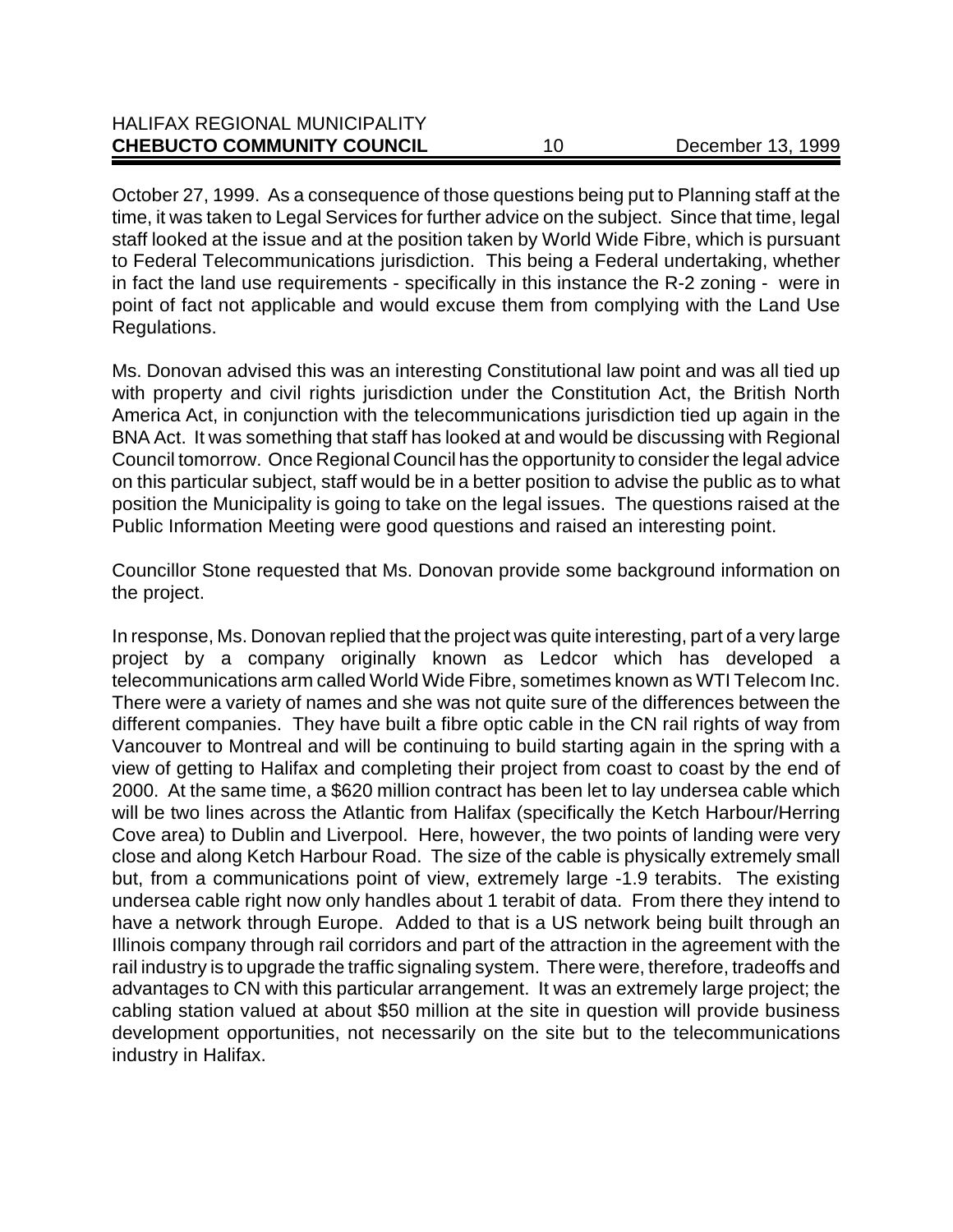| <b>CHEBUCTO COMMUNITY COUNCIL</b>    | December 13, 1999 |
|--------------------------------------|-------------------|
| <b>HALIFAX REGIONAL MUNICIPALITY</b> |                   |

Councillor Adams stated that the big question that has arisen is that the property on which this is proposed to be built is zoned R-2 and the building obviously has a commercial component to it. When the proponents of the project came forward, they purchased the land with the understanding that the zoning regulations did not have to be applied to them. The Ratepayers challenged that. What the Ratepayers would be looking for tomorrow was an answer to that - does the zoning apply and, if not, why not and what clause or policy excludes them. The question needs to be answered not only for this project but to protect the integrity of the Municipal Planning Strategies in place throughout the Municipality.

Peter Pelham, 100 Hebridean Drive asked for permission to speak. Having been given permission, Mr. Pelham stated he attended the Public Information Meeting on October 27, 1999 and was told by the HRM representative that they sought outside legal expert advice, which was provided by Cox Hanson O'Reilly Matheson. The Planner advised that laws had changed under annexation, this was a federal government agency and the laws did not apply. He expressed disappointment that Councillor Adams was out of town on the night of the Public Information Meeting. He asked if the Municipal Solicitor was involved now, why was the municipal solicitor's office not represented on October 27 and why was the public told it was an outside group of legal experts.

Ms. Donovan responded that she read the Minutes of the October 27 meeting and what she understood from them was that at amalgamation, when the siting of the telecommunications structures became an issue in 1996, there was a request for an opinion from Cox Hanson, who routinely provide legal advice to the Municipality as there are insufficient in-house staff to fully respond to all the legal issues. Now that fresh questions were asked, staff came to the in-house Counsel and asked if they could take a second look. That was exactly what was done and the matter will be discussed at Regional Council tomorrow.

Councillor Stone asked if Cox Hanson was still involved. In response, Ms. Donovan replied no, other than acting for World Wide Fibre.

Councillor Adams advised that the reason this has been pushed this far was due in no small part to the Ratepayers, but also because Ms. Donovan would not accept the answer and put some very tough questions to World Wide Fibre. He congratulated Ms. Donovan on being so thorough and ensuring that the integrity of the process, the MPS and zoning laws are followed.

## 12.3 **Update - Community-Based Planning Process for Fleming Park - Williams Lake Road Land - Project 00143**

Councillor Read identified the Chair of the Fleming Park-Williams Lake Road Committee, Ms. Melanie Dobson, and thanked Roger Wells, Regional Coordinator, Planning Services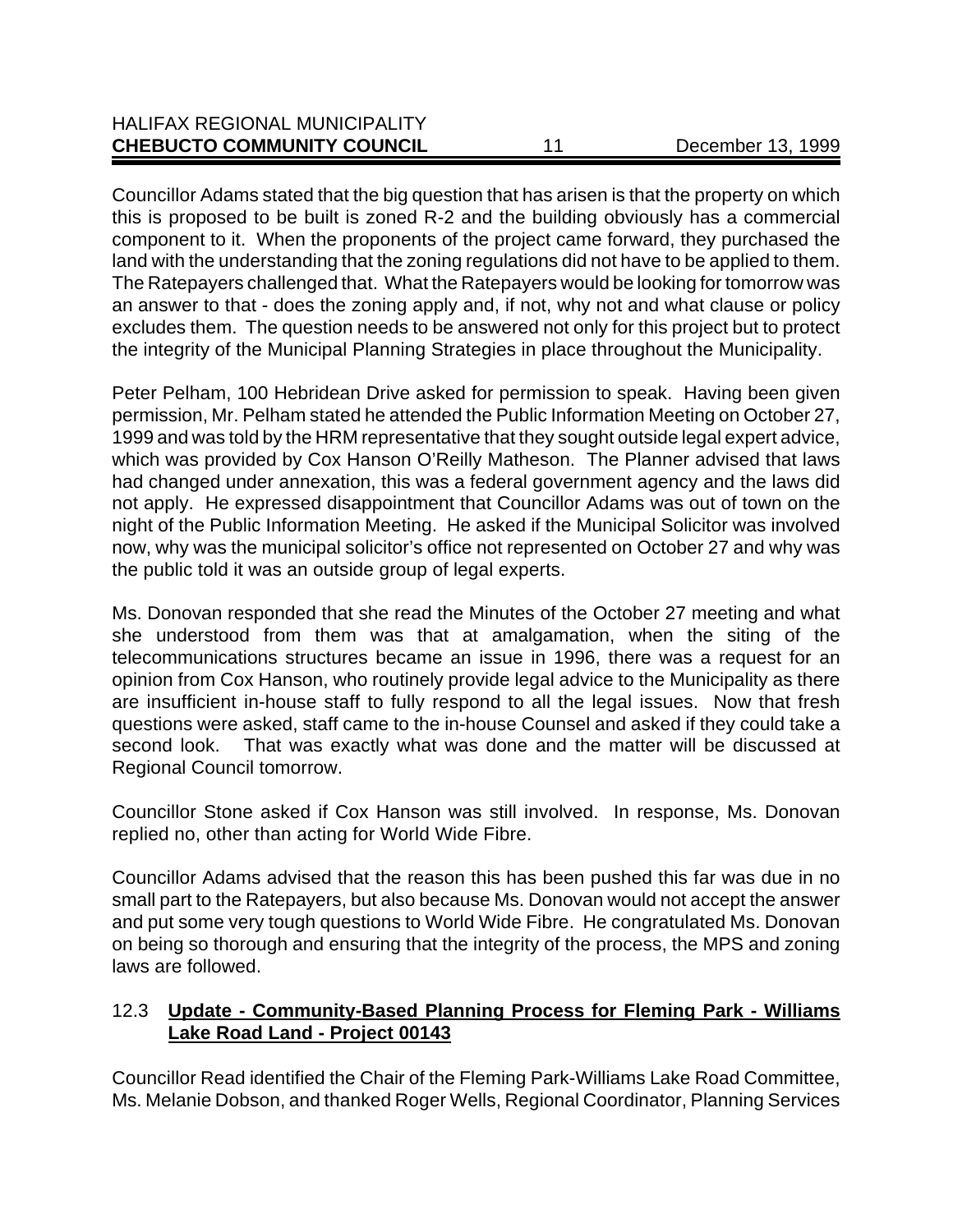for spearheading the staff component of this Committee. He added that the Committee has gone through an excellent process and the level and quality of public participation certainly bodes well for the future for a wider plan review for all of Mainland South. He expected the final report will be presented to Community Council in March, 2000.

# 13. **NOTICES OF MOTION** - None

# 14. **PUBLIC PARTICIPATION**

Mr. Peter Pelham raised the following points:

- He was the lone Director of the Herring Cove Ratepayers Association who attended the Public Information Meeting on October 27, 1999.
- **•** He referred to Implementation Policies 11, 12 and 13. He expressed concern that with regard to Policy 11, notification as required did not take place. This resulted in very few people knowing about the meeting.
- With regard to Policy IM-13, residents within 500' have to be given written notification of the meeting; however, Mr. Don Lowe, who lives less than 260' from the actual construction was not made aware of the meeting.
- Further with regard to notification, Herring Cove Fire Department, Herring Cove Ratepayers Association, St. James Anglican Church Association, St. Pauls Community Council, Elementary PTA and Regional Junior High School PTA were not made aware of the meeting. Under Policy IM-13, that was a requirement.
- At the meeting he asked the Planner a number of times to read certain pages of the District 5 Land Use By-law dealing specifically with development permits, change of zoning and permitted uses in an R-2 zone. The Planner did not do so but showed mapping and zoning and the location of the proposal.
- At the Community Council meeting on November 1, Councillor Adams said that the work started illegally on October 2, they trespassed on private lands, did not have a building permit and Councillor Adams asked the Legal department to put a cease and desist order. A stop work order was issued November 1 but the stop work order was not respected and work did not stop until November 5. He outlined what had transpired on that date when construction did stop.
- He quoted from a response from the Minister of Municipal Affairs.
- Regardless of the information Community Council members might have received regarding the meeting on October 27, that meeting did not conform with the MPS because notification requirements were not followed.
- The Minutes of the meeting of October 27 did not reflect all those who asked for information. If Community Council was going on the Minutes provided, then they were not properly informed.
- Registered letters of appeal have been sent to the Minister of Municipal Affairs and the Solicitor General questioning why HRM would conduct a meeting in the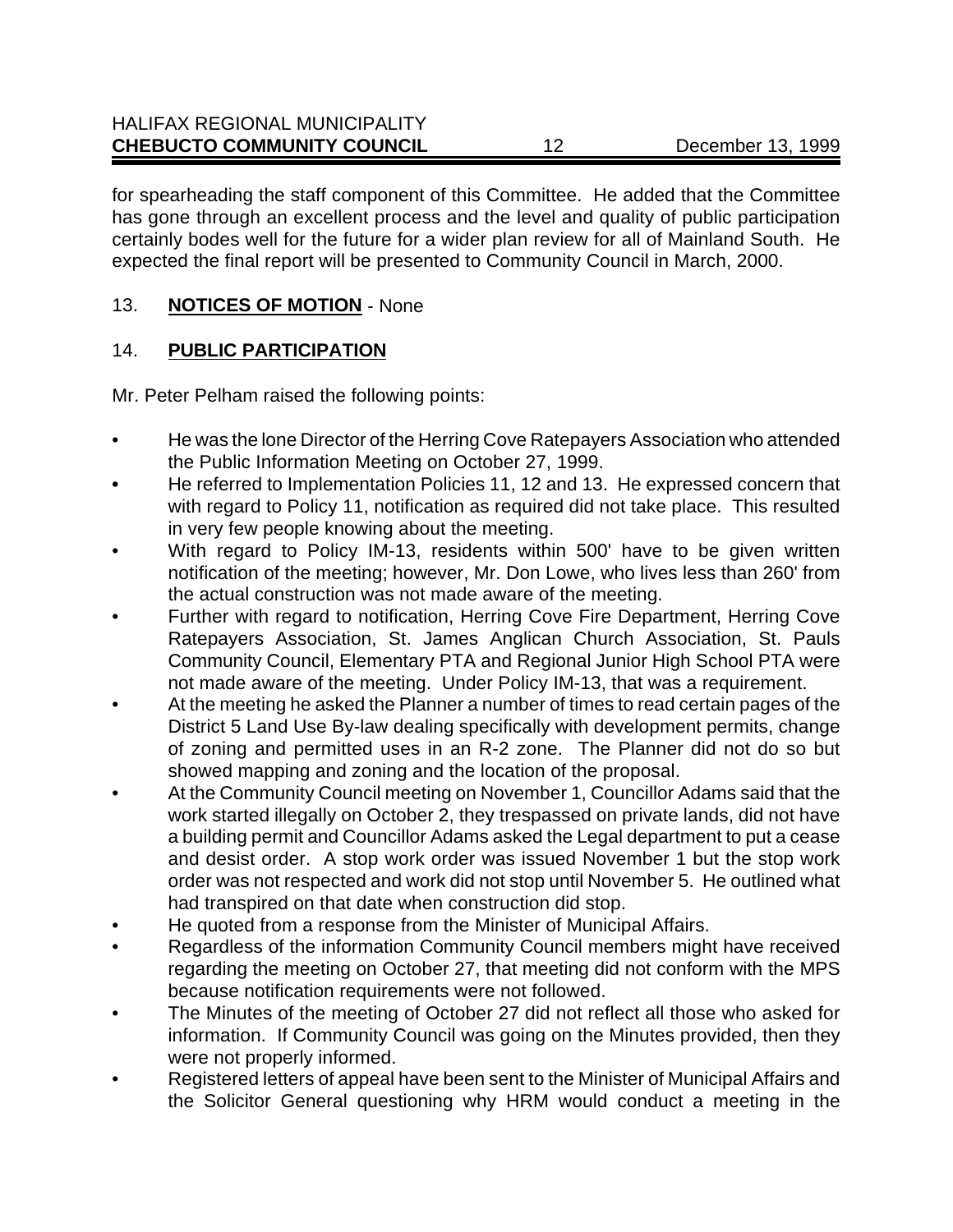absence of the Councillor, not follow the process and not inform all the associations in the community as required.

Councillor Stone asked for some clarification from Ms. Donovan.

Ms. Donovan responded that she was asked following the October 27 meeting as a result of the questions put at that meeting to take a look at the jurisdictional issue.

Mr. Steve Anderson, Herring Cove said it would be nice to have clarification on how this venture is a federal undertaking.

Ms. Donovan stated there was absolutely no question that this is a federal undertaking. Given that it is a federal undertaking and it falls within the federal telecommunications jurisdiction, what are the implications of that fact. You have additional jurisdiction under the property and civil rights provisions under the BNA Act that give property and civil rights jurisdiction, under which our Planning laws flow, to the provinces. What you have on one hand is clearly a federal undertaking within the federal telecommunications jurisdiction and, therefore, federal jurisdiction clearly applies but how does that co-exist. It is a classic constitutional law question and these matters have been discussed before the Supreme Court of Canada from time to time. There was a lot of case law on the subject and to fully appreciate the distinctions would require a course in constitutional law**.** It is not as straightforward as someone might think. That is why the questions were good questions and that is why we have taken a close look at it and the case law applicable and intend to provide our legal analysis of the constitutional law question to Regional Council tomorrow.

Mr. Brian Dempsey, Herring Cove, Chair, Herring Cove Ratepayers Association raised the following points:

- He referred to a letter written to Federal MP Gordon Earle requesting that they let the Ratepayers Association know the policy that the federal government has which permits them to usurp municipal planning strategy laws.
- Gordon Earle could not answer the question and wrote to Mr. McGillivrary, who is responsible for telecommunications in Ottawa.
- It appeared that if the federal government licences telecommunications, he could accept that but it did not give them the licence to spot check any parcel or piece of land and usurp laws on that land. As the Chairman of the Ratepayers Association, he would accept nothing less than the written policy stated by the federal government; otherwise, there would be a battle.